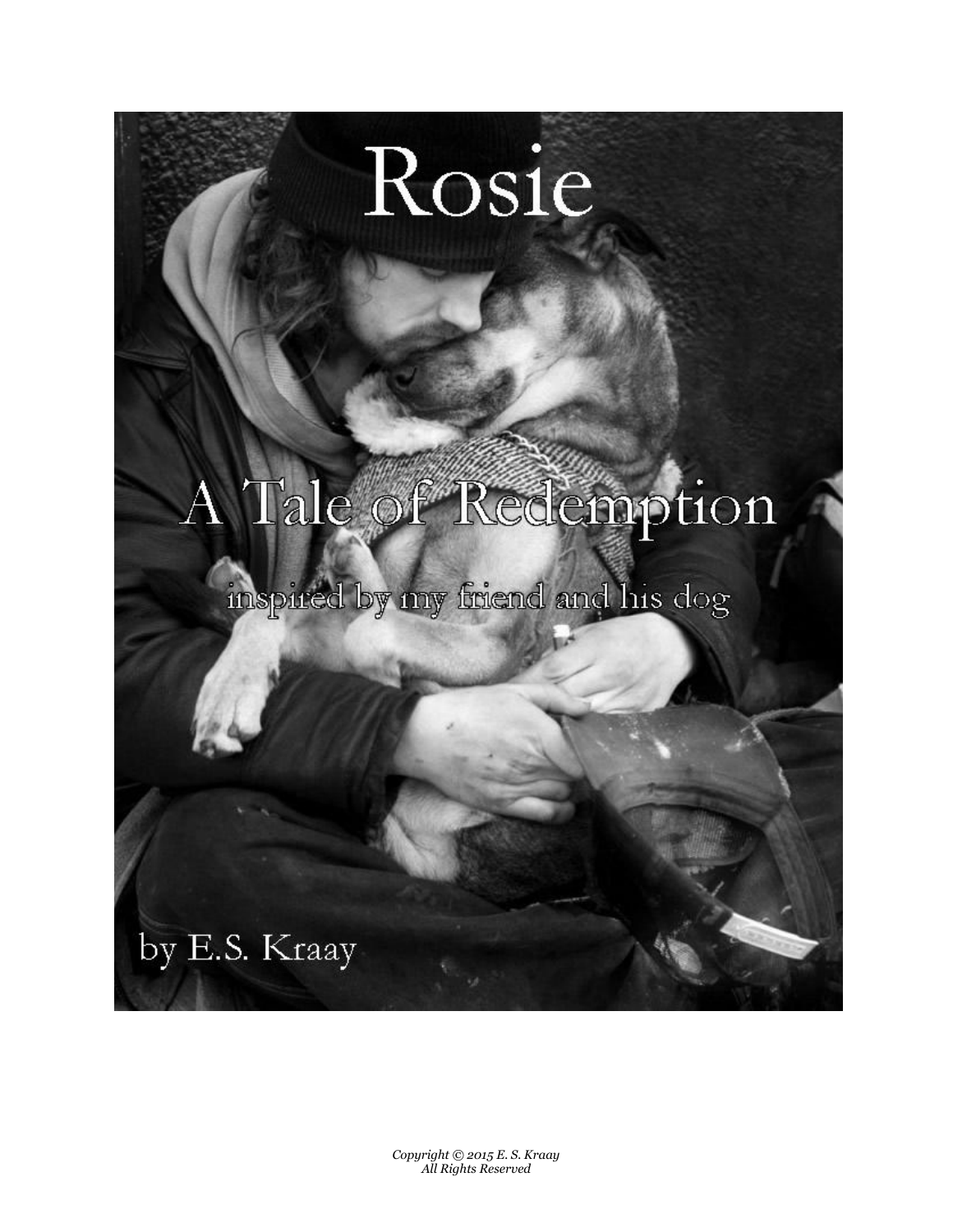## Rosie A Tale of Redemption Inspired by My Friend and his Dog

I met Carl in a bookstore.

Some people are flat out luckless. Makes no difference if they were born to royalty or if they were born to poverty. A luckless man is behind the count before he steps to the plate. Carl is a luckless man. He was not born to royalty. He was born to an addicted mother who earned what money she could from selling sexual favors, and all her income supported her habit.

Service in the Navy could have led to redemption, but it only intensified his growing addiction to alcohol, an addiction that became even stronger after a harrowing incident on the deck of an aircraft carrier led to PTSD (post traumatic stress disorder).

Carl left the service and made his way to Tucson via Denver and El Paso. During the journey, his luck improved when he befriended Rosie.

The bookstore is small, no bigger than a niche at Barnes & Noble. Stephen King is not among the authors whose books beckon browsers with the allure of Homer's sirens, but you can find titles by Richard Rohr, Joan Chittister, Anthony de Mello, Henri Nouwen and other spiritual writers. A typical day grosses less than \$100; a busy day exceeds \$500. The store is seldom busy. The music of John Michael Talbot, Tom Booth or maybe a Gregorian chant plays softly in the background. I find peace here among the books. My goal is to read every title. It will take me a few more years, but I will get there.

One November day as I worked my shift in the empty store, I looked up from the book I was reading when the door opened and ushered in a cold gust of wind and a potential customer. At first glance, I thought it was Jeff Bridges, the Dude, the Big Lebowski who walked in with shoulder length hair that framed a tanned face etched with deep lines. He nodded and strolled to the shelves in the back corner as if he knew exactly what he wanted. I soon understood that he was just another traveler like me, a guy come to buy books hoping that something he reads might bring him to greater understanding and a more meaningful life than the one he was living.

"Looking for a particular title?" I asked.

"Not really," he answered.

He browsed for an hour while we chatted about books – many of which we had both read – and things spiritual. His name was Carl. He claimed to be a third order Franciscan – something I knew nothing about – but later admitted he was not. "I almost made it," he said with a tone of remorse, but I couldn't clear all the hurdles.**"**

As he paid for his books – over \$100 – he handed me his business card. It said 'Poverello House.'

"What's Poverello House?" I asked thinking it might be a restaurant.

"It's a house for homeless guys downtown. You should check it out. Nice meeting you." We shook hands and he left me alone in the bookstore. That is how I met Carl, and that is when I entered the world of homelessness. It is a world that most of us try to ignore and pretend does not exist. It does and much of it is not pretty.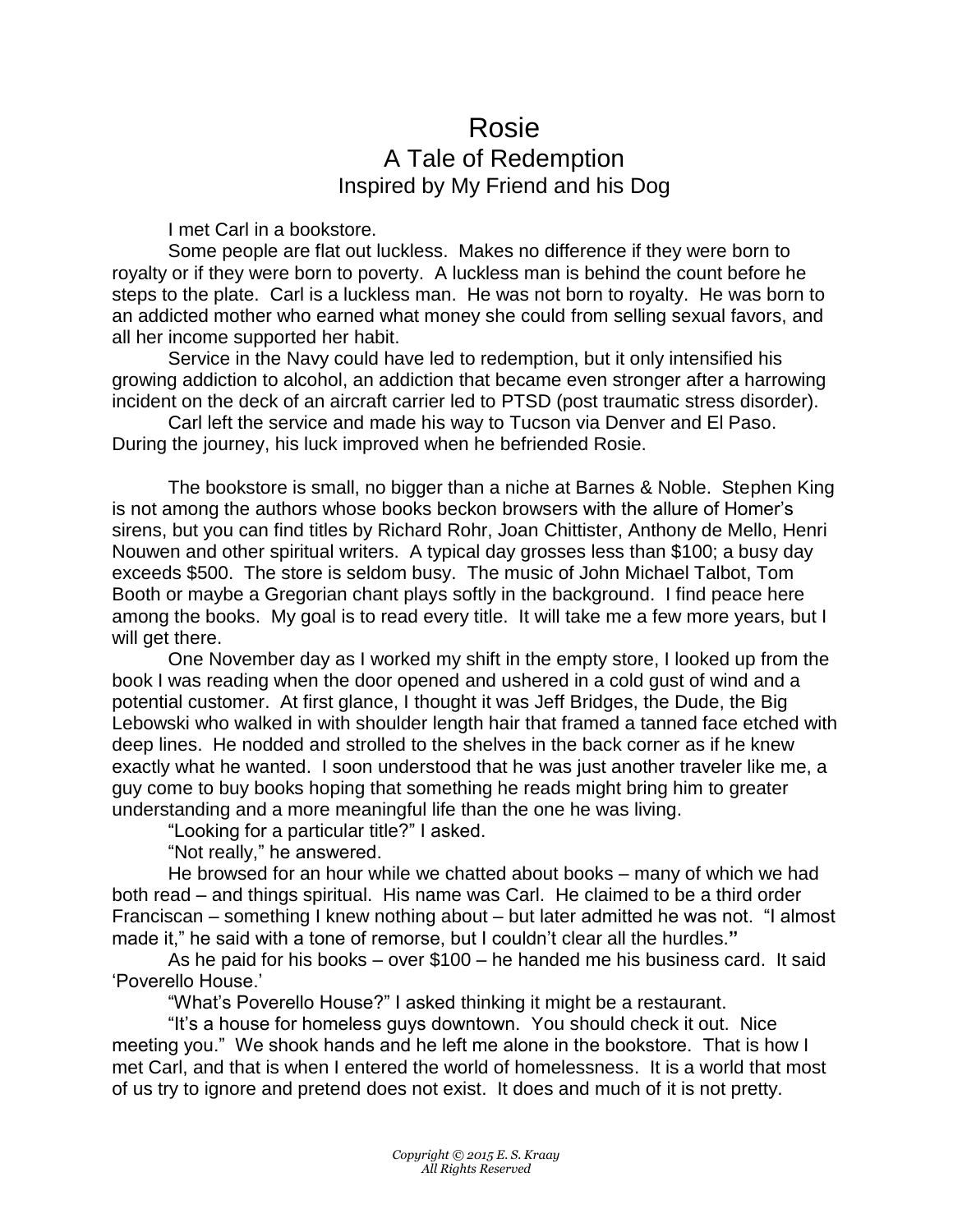Many of the men who frequent the Poverello House have been homeless for most of their lives. The shelters represent acceptable housing to them. They have become entrenched in homelessness and consider it a legitimate lifestyle free from responsibility. When I was a kid, we called them hobos. They were free-spirited and happy, like Red Skelton's famous Freddy the Freeloader. I don't think they are so happy today. Maybe they were kidding themselves, or maybe I was kidding myself.

The one thing I have learned about homeless men after spending time at the house and talking with the men is this: all homeless men smoke cigarettes; all homeless men have at least one unhealthy addiction in addition to cigarettes; and all homeless men have experienced one or more broken relationships. Carl fit the profile.

When Carl was a young boy, his family unit vanished before his innocent eyes, but the dissolution was no magic trick. His mother was an alcoholic, and one day, his father never came home. Count that as his first broken relationship. With no guidance beyond the example his drunken mother set, cigarettes and alcohol became the staples of life. Groceries were a discretionary expense. Booze first, cigarettes second – mandatory – then groceries ... maybe, but only if there was money left over, which there often wasn't. Income came from his mother's prostitution, and young Carl, not yet a teenager played the unlikely pimp.

The formula for failure was explicit and no one was there to divert his attention or to offer the guidance he desperately needed. His single effort to escape a life of regret by enlisting with the Navy failed when an accident on the flight deck of the USS Enterprise left him with PTSD. A quartet of failed marriages strengthened his need for alcohol. Liquor was the elixir that enabled him to battle the discouragement that continued to build around him. Like most alcoholics, he did not understand that his addiction would only make life worse.

He found his way to Denver where he opened a small café and a house where he rented rooms to men just like him who were trying to get sober, trying to wage the war but who lost too many battles.

The VA in Denver explained to Carl the potential relationship between his need for alcohol and PTSD. Still, like the men he rented rooms to, he was convinced he could get sober on his own and without help. His companion at the time was an old Cairn terrier who died and left him alone to the demons that were knocking at his door.

There were good days, but more bad days. As the bad days piled up, Carl called the animal rescue center in Denver and made a request for another Cairn terrier. He needed a friend. A fifth wife was not the solution.

The center called many times with potential companions, but no Cairns. Carl held his ground. It had to be a Cairn. Meanwhile, the bad days continued to accumulate and each one ended with an empty bottle and the promise of no relief.

If you have not been there, it is difficult to imagine the internal battle that rages over a man's soul, a man addicted to alcohol, yet who still maintains the courage and sanity to try to help guys caught in the same trap. The small home attached to the café became a flophouse for men just like Carl, men so far gone they gave up trying to find a way out.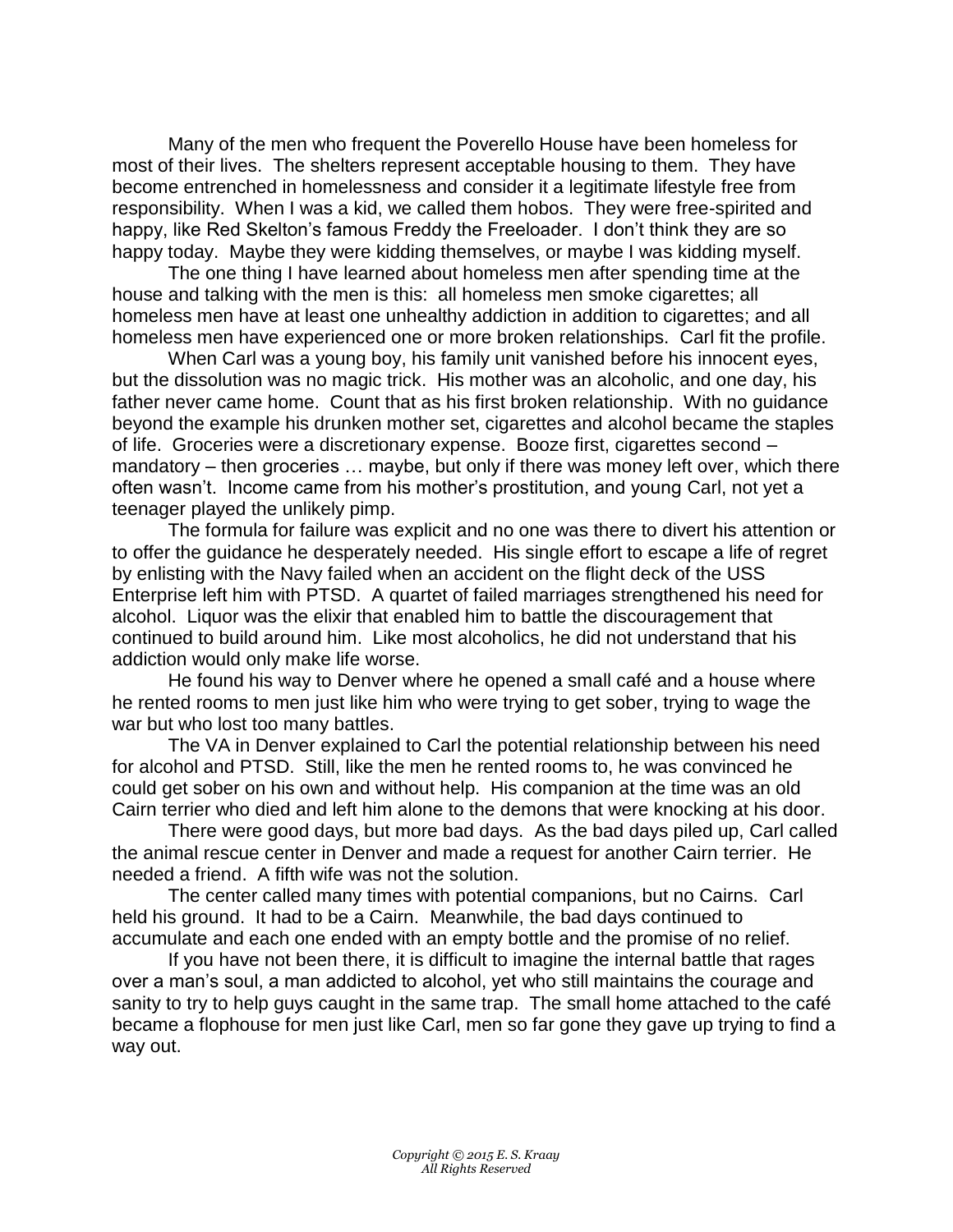Rosie was born in a shelter. She is a mutt, an odd cross between a Shar Pei and a pit bull. at least that is what the agency in Denver told Carl when he adopted her in 2003. She lacks a Shar Pei's wrinkles and is short and squat. Her rust colored coat is short. The agency named her Rosie because her toenails have a rose tint, almost like nail polish.

The only difference between a homeless man and a homeless dog is the fact that the homeless dog will die on the street with absolute certainty. Ten thousand babies are born every day along with 70,000 puppies and kittens. Sadly, four of five dogs and cats are abandoned to the streets or to shelters and nearly 60% of those are killed.

Those were the odds that Rosie faced the day she took her first breath. She too was a luckless creature born into poverty.

"Carl, you gotta come down and see this dog. Her name is Rosie …" "Is she a Cairn?"

"No, but …"

"If she ain't a Cairn, I don't need to see her." Silence. Any other day, Carl would have hung up the phone, but this day, he waited. He didn't know why, but he waited for the caller to talk him into seeing the dog. She didn't respond, willing to let the silence build to a deafening roar.

"Alright," Carl said, "I'll come down."

The dog was small and the cage, dark. He could not get a good look at her.

"She's shy and skittish," the helper explained. "She comes from a place where they raise fighting dogs. She's only a couple months old, but she's been abused just like her parents and her siblings. She doesn't have a good pedigree, but I know you will like her. She won't go to anybody, but let's see what happens." She tentatively opened the crate and backed away with a gut feeling that Rosie and Carl had something in common.

When the small nose appeared at the opening, Carl dropped to his haunches and extended an open hand. He laughed as she awkwardly waddled up to him and sniffed his fingers.

"This is the cutest, freakin' dog I've ever seen in my life. She looks like she just came down from a shelf in a toy store," he exclaimed. The puppy licked his fingers and lifted her head.

Everybody loved Rosie. She quickly became the house mascot, and the careworn men who rented rooms began referring to the place as 'Rosie's House.' However, the struggling man who rented the rooms was relapsing and having more and more difficulty managing his unmanageable drinking.

Rosie grew up as a caregiver to homeless men in a homeless world and she was smart enough to avoid trouble when it brewed. While Carl cooked and managed the café, Rosie spent her time in his office.

Late one night while Carl sweated over a stack of dirty dishes in the scullery, one of the tenants wandered into the empty and closed but unlocked café. He was drunk and stumbled forward with his head lowered and his hands in his coat pockets. As he made his way around the counter, Rosie growled a warning to her friend, Carl.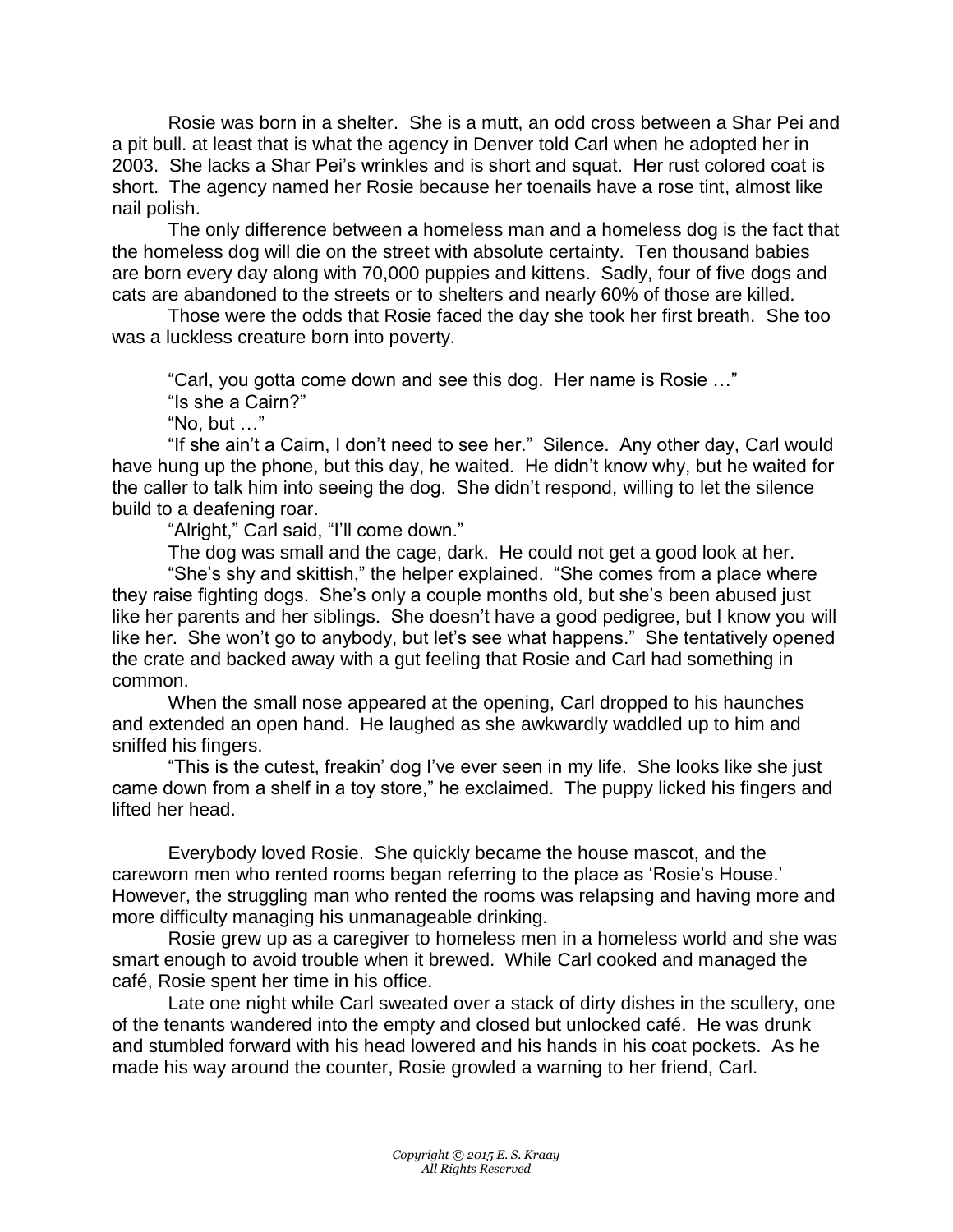"How's it goin', Edward," he said as he wiped his wet hands on his dirty apron. "You ain't supposed to be back here, you know." Carl saw Rosie take a step out of the office down the hall. "Get back there," he scolded her in a friendly way. She backpedaled and found her place on the rug, ever watchful and uncomfortable with the evolving situation.

With glazed eyes, Edward mumbled, "I need some money."

Carl turned away from the dishes and said, "How much money you need, Edward? You are already a month late in your rent, but I can help you out. How much money you need?"

An evil grin crept across the drunk's unshaven face. "How much money you got?"

Carl smiled. "Look here, Edward. I'm willin' to help you out, but how much money I got in that cashbox ain't hardly your business. What do you need? A couple bucks for a pack of smokes? I'll give you that."

"Ain't enough," Edward replied with spittle dripping down his chin. "Need more'n a smoke. Need it all." He pulled his arms from his pockets and waved a switchblade at eye level. "Need it all."

Rosie recognized the danger as Edward stepped toward Carl. She exploded from the office, leapt as high as her short legs could take her and sunk her teeth into Edward's hamstring. Edward howled like a wounded animal.

Carl quickly seized Edward's wrist as the drunk's arm swung downward to free himself from the little dog that caused him such excruciating pain. He stopped short of breaking Edward's wrist but forced him to drop the knife. He twisted Edward's arm behind his back and shoved him face first into the wall.

"Down, Rosie!" he sternly commanded. "Get back in there." Rosie released her grip and trotted back to the office, growling her troll-like growl with every step.

Carl struggled to resist his primeval instinct to break Edward's arm. He wanted more than anything to beat this man up. He despised any human that would intentionally hurt an animal. He leaned forward and hissed into his ear, "Walk out the door, Edward. I don't care to see you again. Consider last month's rent on me. Good luck with your life."

Edward wept as Carl walked him to the door with his arm pinned to his back. "I didn't mean nothin' by it, Carl. I swear, but that mutt of your just took a piece o' my leg."

Carl wasted no more words and waited silently until Edward disappeared into the darkness. After he locked up, Carl returned to his room and finished an open bottle of Jim Beam.

An early knock on his door woke Carl up. He peered through the peephole on the door. The Sheriff waited outside with Edward. He directed Rosie to the closet. "You stay here and be quiet. Understand? You have to be quiet." Rosie didn't understand but sensed danger by the tone of her friend's voice. She would be quiet.

"Good mornin', Sheriff. Mornin', Edward. Café won't open for another hour or so."

"We're not here for coffee and donuts, Carl. Edward here claims your dog took a piece of his leg last night. That true?"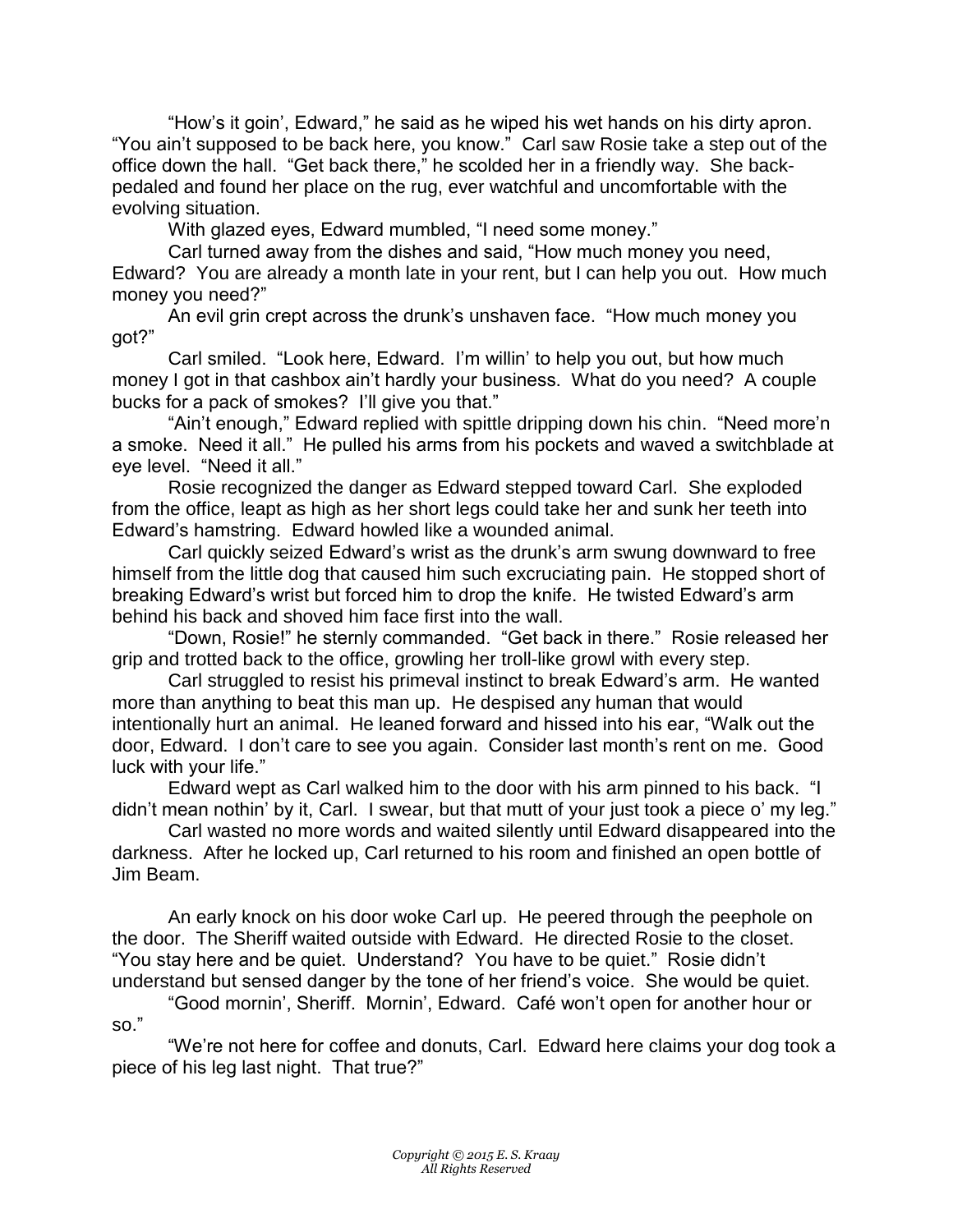Carl, looked passed the Sheriff. Edward leaned forward on his crutches, grimaced and said, "Mornin', Carl."

"That's right, sheriff. My dog bit Edward. He came in here drunk last night and pulled his switchblade, not to clean his fingernails, though he could have put it to better use had he done that."

"You got a switchblade, Edward?" the Sheriff said over his shoulder.

"Nope, ain't got no switchblade, Sheriff."

The Sheriff crossed his arms and rested them on his fat belly. "I'll need to see the dog, Carl."

"Ain't here. After his scrap with Edward, she ran out of here and I ain't seen her since. Good riddance to that worthless mutt is what I say."

"Fair enough, but I'll be sending an animal control officer here to search the place and get a description. Can't be havin' a biter out on the streets. There's plenty of them runnin' wild already. You can expect someone to stop by later this morning.

"What about it, Edward? You gonna press charges."

Edward eyed Carl. "Naw, I ain't pressin' charges against him. Just the dog." The Sheriff rolled his eyes at Carl. "Be seein' you, Carl when Edward files charges 'against the dog.'"

Carl waited on the front step and waved as the police car drove away. When he released Rosie from the closet, he dropped to his knees and the little dog licked his face while he gently stroked her back. "What are we gonna do, Rosie? I know you meant well, but it was the wrong thing to do."

He pulled the final pint of Jim Beam, the emergency bottle from his bottom desk drawer and took a long draught that burned his raw throat. He shook his head as if he could clear it, took another swallow and opened his cash drawer and lock box where he kept all of his money. He counted it twice, and each time came up with just under \$3,000 cash. He had no credit cards or bank accounts. His life and business were cash only. That was his total worth after opening the café and leasing rooms for nearly four years, three thousand dollars.

He looked at Rosie and patted her head. "What are we gonna do, Rosie?" She licked his hand. He figured that the bank would foreclose the small mortgage on the café and house if he just up and left. It wasn't more than a shanty anyway with little equity to speak of. Would the police try to catch up with a worthless drunk man and his little dog? He doubted it and concluded it was time for them to leave.

Carl filled his Navy duffle bag with the few clothes he had and tossed it into his rusted van. He packed a cardboard box with two plates, two dishes, two cups and two sets of utensils. He didn't need much. He didn't have much. Rosie's red water bowl and blue food dish were the last two items.

"Time to leave, Rosie." She jumped into the van and they headed south on I-25, destination unknown.

They drove through Colorado Springs, through Pueblo and Trinidad and on into New Mexico … past Santa Fe, then Albuquerque, Truth or Consequences and Las Cruces. As the sun set over the desert they were rolling down I-10 and approaching El Paso. Tired and hungry, Carl pulled into the Cam lot Inn. The 'e' was not illuminated on the blinking neon sign.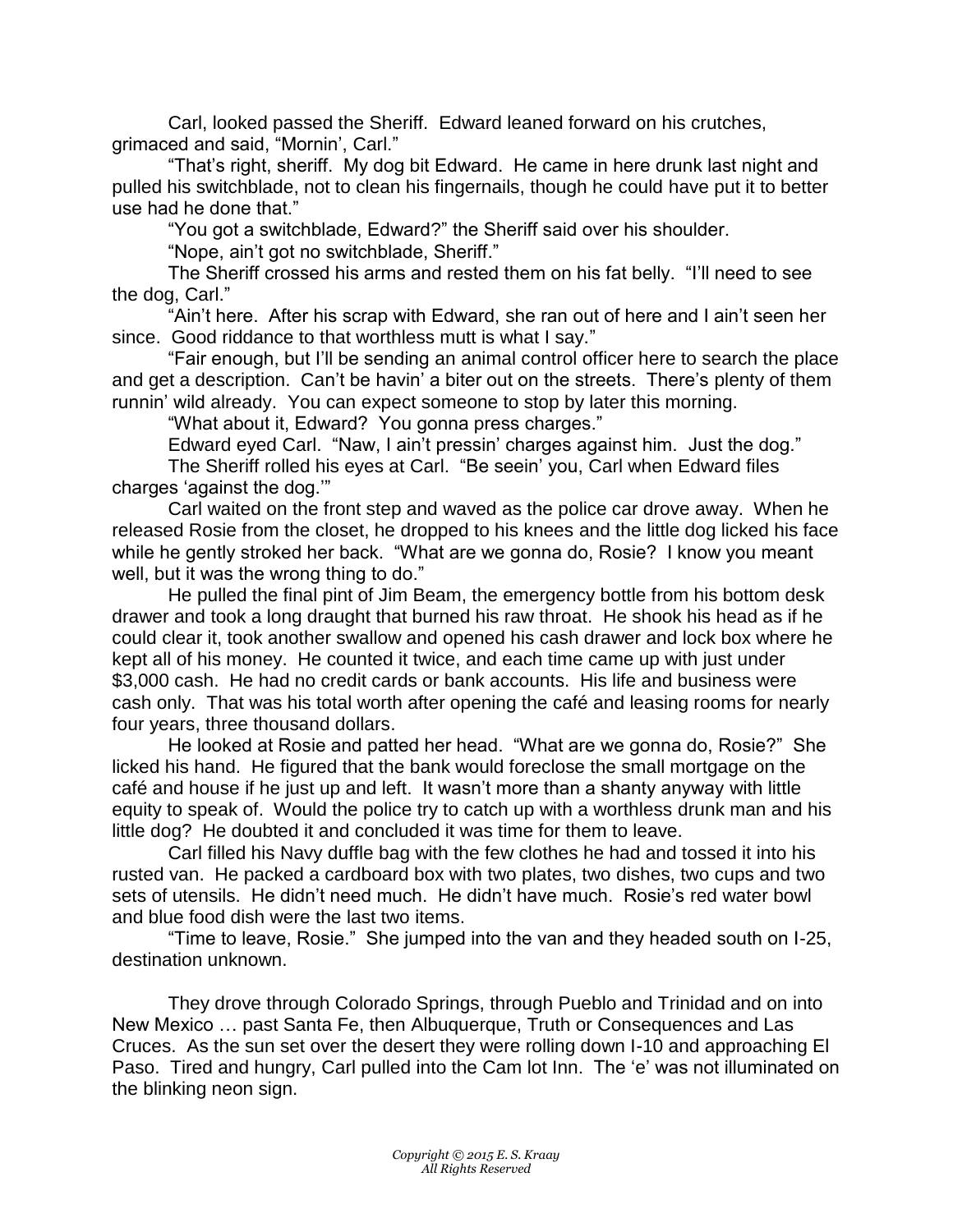From the looks of the place and the price -- \$29.95 a night – Carl didn't bother to ask the clerk if it was okay for Rosie to stay in the room.

"Where can a guy get a drink and a burger?" he asked when he got his room key.

The kid at the front desk who was trying to hide his pimples with a thin and scraggly beard looked up from solitaire game and said, "I guess you ain't lookin' for a Burger King."

"Not unless you got a Burger King around he that sells whiskey."

The kid feigned a laugh. "Your room's out back. On the other side of the fence is a place called the 'Shangri La.' They got whiskey, beer and steak san'wiches. You play cards?"

"Now and then."

"They got cards in the back. Just tell them Red said it was okay."

"You Red?" The boy nodded. "But your hair is black. Why they call you Red?" "Pimples."

"Sorry, kid."

After moving his gear into the small room and throwing some water on his face, Carl filled Rosie's red bowl with water from the rusted faucet in the tiny bathroom and filled the blue bowl with food.

"I'll be back. No barking."

Within a week, Carl was a regular at the Shangri La. In fact, he was spending most of his waking hours in the bar, and he was making money in the card games at night in the back room. On the third night, he brought Rosie with him. "Anybody got a problem with my dog?" No one did and Rosie became every customer's best friend.

"I like that dog," the proprietor said. His name was Sneaky Pete because he ran the card games without interference from the law. "Tell you what Carl, I got an unused mobile home out back that I'd be willin' to rent you for a lot less than you're payin' next door. You plannin' on movin' on soon? If you ain't, you might want to consider it. It ain't no mansion, but it'll give you more room and privacy than what you got now."

With no destination in mind, Carl took the offer and he and Rosie moved in and cleaned the place up. The days turned into weeks. When a man sleeps late, drinks much and eats little, relapse is as certain as the rising sun. His gambling luck started to go south and Carl was forced to keep a closer eye on his dwindling resources.

As Christmas approached, the three thousand dollars he had in his pocket when he left Denver had dwindled to just short of \$500. If his luck improved, he could make it through the winter. If not, January was certain to be a cold month.

His luck didn't improve, so he asked Sneaky Pete if he could work a few hours each week tending bar. Pete said okay, but when the booze Carl drank exceeded the booze he sold, Pete said it was time to make other arrangements.

"I'll let you work one more night, Carl 'cause you're a decent man and I like your dog a lot. It's Christmas Eve and me and the Missus'll be goin' 'cross town to spend the night with the grandkids. They're three and five years old. It's a good age for a kid to be at Christmas time. I 'spect it'll be slow. If it is, you can close up early. Whatever you decide is fine. I ain't gonna open up 'til the day after Christmas." Carl thought about his own grandkids. He didn't even know their names. He painfully wondered what their Christmas would be like.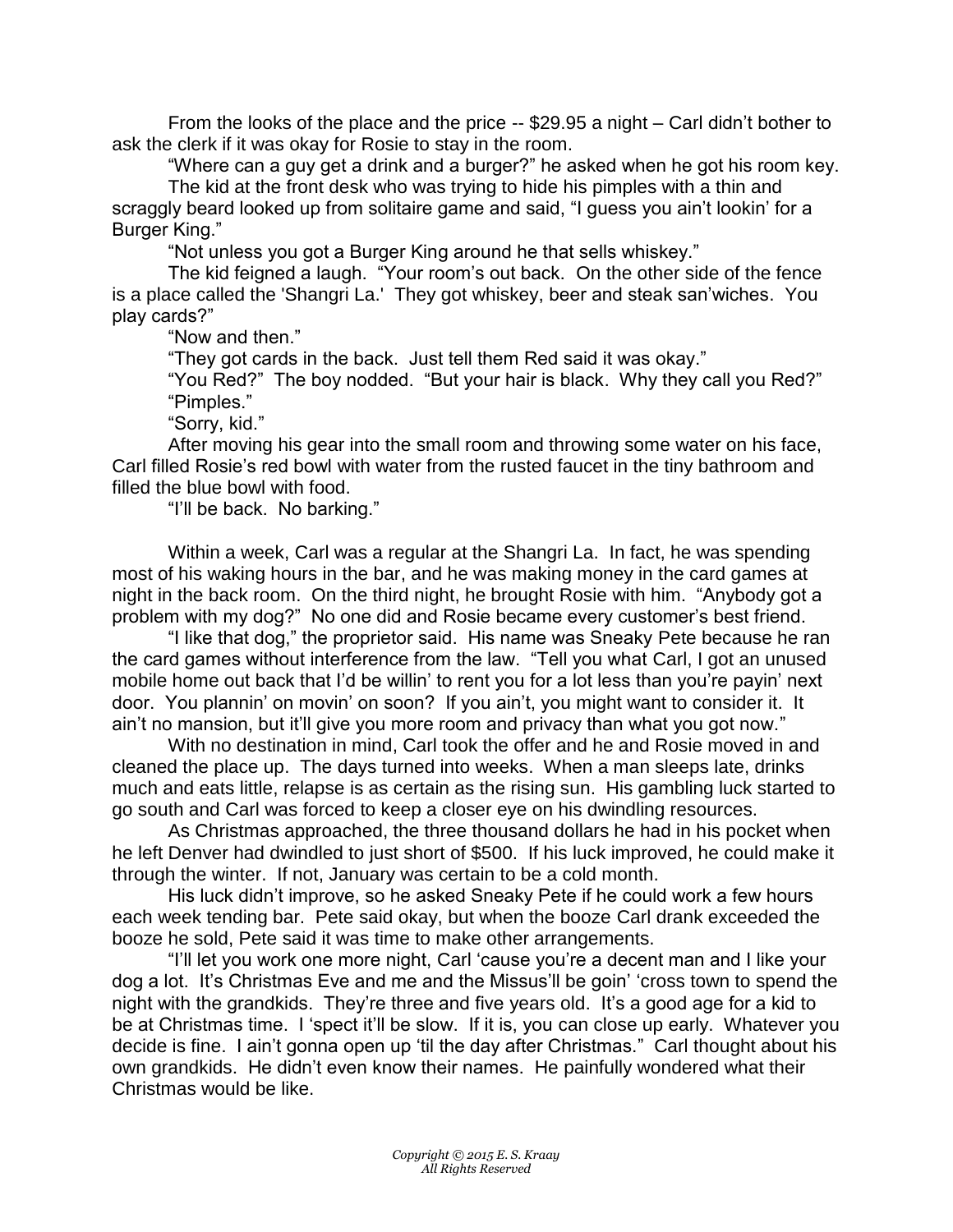"Merry Christmas, Carl."

"Yeh, Pete," Carl mumbled. "Merry Christmas to you, too."

After the lunch crowd dispersed, Sneaky Pete departed with his wife as promised and left Carl and Rosie to close up whenever the time was right. A handful of regulars stopped by for a drink. Chief – who claimed to be an Apache – brought Rosie a bone he picked up at the butcher shop as a special gift for the dog.

"Ain't got nothing for you, Carl, but I got this bone for the dog. Merry Christmas to both of you."

A homeless man came in and asked for a drink.

"You got money?" Carl asked.

"Ain't got no money, man, but I'd sure like a drink."

Carl shook his head and waved him to the bar. He poured him a shot.

"Thanks, man. What you drinkin'?"

Carl raised his coffee cup. "Java. Black with nothin' in it."

The homeless man laughed. "How about sharin' a drink with me?"

Hung over when he woke up that morning, Carl promised himself he would drink only coffee while he worked his final shift for Sneaky Pete, but when the homeless man invited him to have a drink, his will power collapsed. The two finished a pint of Wild Turkey as the evening shadows grew long.

Carl pulled a bottle of Midnight Express from the shelf. "Here, buddy. For you. Merry Christmas. You have to be leaving now 'cause I'll be shutting this place down for the night."

The homeless man gave Carl a firm hug and left with his bottle.

Carl and Rosie sat alone in the silent bar for two more hours. The skinny Christmas tree Sneaky Pete put up in the corner and the single, white candle beneath the neon Miller High Life sign in the window cast their dim light into the room and the mirror behind the bar reflected it to create a surreal image as it silhouetted Carl slumped over his empty bottle of Jack Daniel's. His head hurt, but not from noise. It was going on 8 o'clock and the streets were quiet.

He locked the cash register and when he stooped low behind the counter to hang the key in its secret place, his eyes focused on Sneaky Pete's pistol. "Just in case," Pete told him when he first revealed it. "Just in case."

Carl had weapons experience from his time in the Navy. He placed the gun on the bar and stared at it. The barrel was black and smooth. He hefted its weight. Bullets stared at him from the cylinder like the eyes of a spider taunting its prey.

His thoughts drifted to another Christmas Eve long ago. "Not now," his mother's drunken voice chanted from the depth of his mind. "Not now," she said. There was always later. He saw her slumped in the corner, a bottle in one hand, a gun in the other. He was only 8-years old and shivered violently. It was cold outside and they had no heat. His mother was wrong. Later was never good enough. It had to be now.

He cleared the overflowing ashtray from the top of the bar with a violent swipe of his arm. It shattered on the concrete behind the bar and the sound of tinkling shards lasted forever. He raised the gun barrel to his forehead and squeezed his eyes tightly as he began to apply pressure to the trigger. The hammer eased back slowly and as it did, Rosie softly whimpered.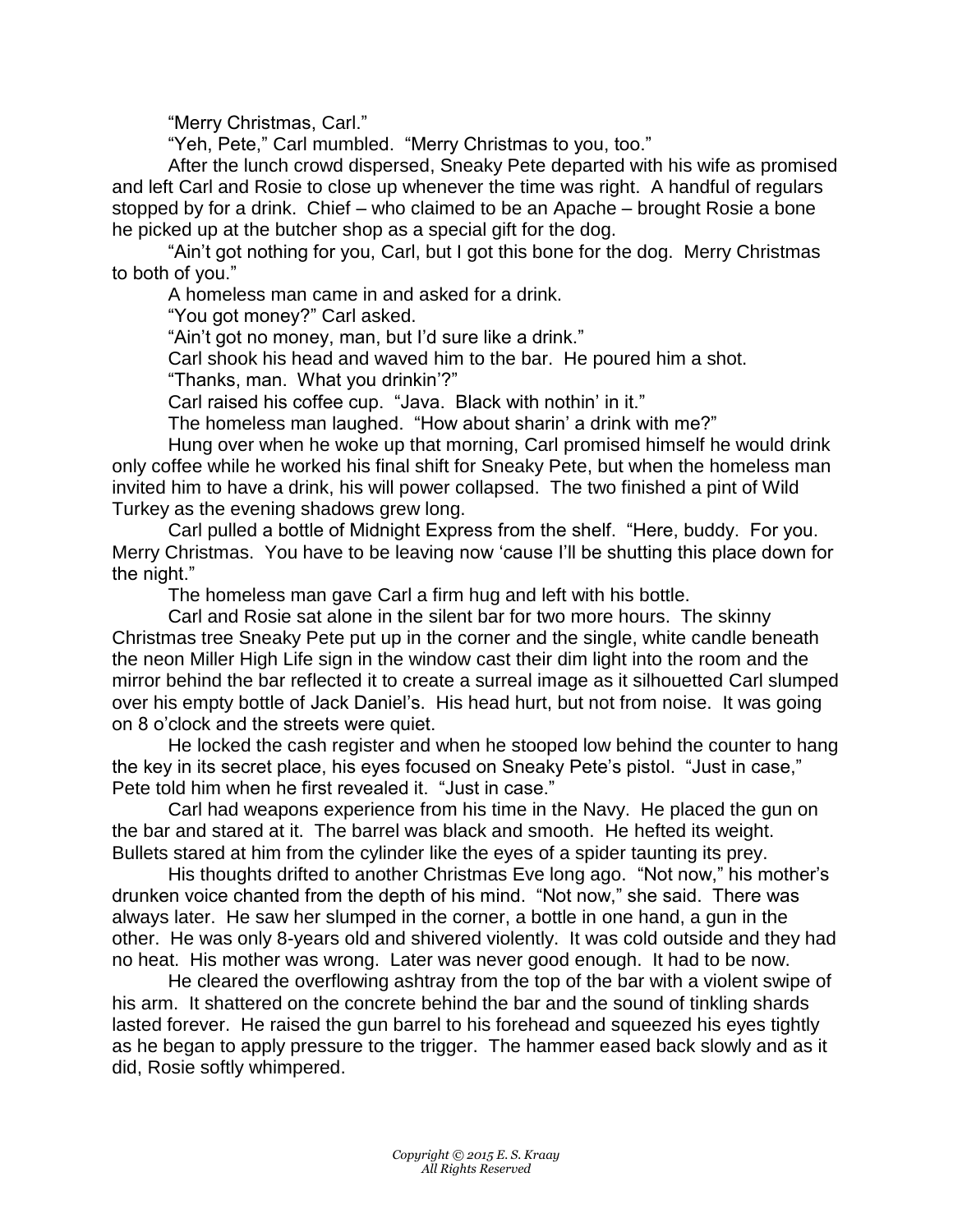Carl opened his eyes and relieved the pressure on the trigger. The hammer returned to its closed position.

At the base of Sneaky Pete's Christmas tree was a manger with a star on its roof. Rosie whimpered again. She lay in front of the manger with her head resting on her front legs. She was sad and frightened, not for herself but for her companion. She whined again, so softly that it was barely audible above the electric buzz from the neon Miller High Life sign.

Carl turned toward Rosie. Tears welled up in his bloodshot eyes and he slowly lowered the weapon. "Who'll take care of you, girl?" he said aloud. He returned the gun to its hiding place and walked around the bar. He dropped to his knees and sobbed "Who'll take care of you, girl?"

Rosie knew he was talking to her and her tail began to wag. "Come here, Rosie." He waved her to him and Rosie raced across the wooden floor and leapt into his arms licking the tears from his troubled face until Carl could smile again.

"I love you, Rosie and I will never leave you. Ever."

Carl left a note in the cash register. "Thanks for the chance, Pete. You are a good man. Time for me and Rosie to move on." He decided to leave the Christmas tree and the candle plugged in and their reflection twinkled in the empty bottle of Jack that remained a silent sentinel on the bar. His eyes were drawn to the manger and he whispered, "Thank you." He turned back and stared at the bottle a final time. He smiled to himself as he and Rosie walked out, packed the van and headed west on the empty highway.

It's been seven years since that night when Carl would have taken his own life had a little dog named Rosie not been with him. Carl has not had a drink since that Christmas Eve in 2008 when Rosie saved his life. The strength of a rescue dog isn't that a man rescues the dog from probable euthanasia at the pound. The strength of a rescue dog is that the dog becomes a lifelong companion who rescues the person who rescued her. The rescued becomes the rescuer who releases his companion from depression and melancholy, and even from alcoholism and suicide.

Carl and Rosie made a home in Tucson when they arrived on New Year's Day in 2009. The next morning, Carl attended his first Alcoholics Anonymous meeting. Rosie at the manger that fateful night had aroused Carl's latent spirituality and he was drawn to attend a retreat sponsored by Franciscans. For the next six years, Carl and Rosie served together as managers of Poverello House, a hospitality house for homeless men. Today, they remain closely involved helping the homeless and alcoholic communities in Tucson.

Coda …. Something you should know …

- Only one out of every 10 dogs born will find a permanent home.
- The main reasons animals are in shelters: owners give them up, or animal control finds them on the street.